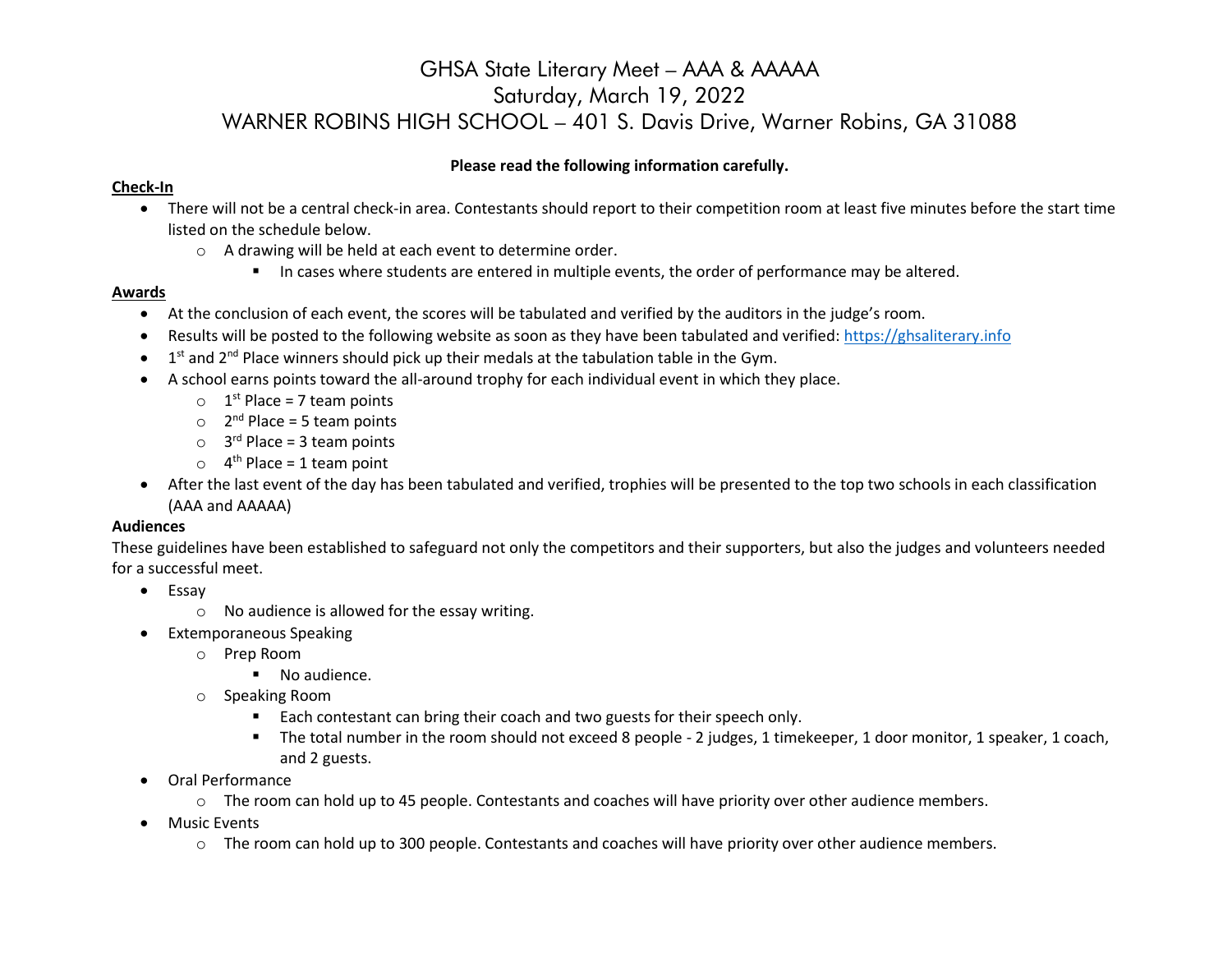| <b>MASTER SCHEDULE</b>                                                                                                                                                                                                           |                            |                     |                          |                    |  |  |
|----------------------------------------------------------------------------------------------------------------------------------------------------------------------------------------------------------------------------------|----------------------------|---------------------|--------------------------|--------------------|--|--|
| <b>Time</b>                                                                                                                                                                                                                      | Event                      | <b>AAA</b>          | <b>AAAAA</b>             | <b>Results</b>     |  |  |
| ESSAY                                                                                                                                                                                                                            |                            |                     |                          |                    |  |  |
| 9:00am                                                                                                                                                                                                                           | Argumentative              | Media Center        | Media Center             | $^{\sim}$ 1:15pm   |  |  |
|                                                                                                                                                                                                                                  | Personal                   |                     |                          |                    |  |  |
|                                                                                                                                                                                                                                  | Rhetorical                 |                     |                          |                    |  |  |
| EXTEMPORANEOUS SPEAKING                                                                                                                                                                                                          |                            |                     |                          |                    |  |  |
| 9:00am                                                                                                                                                                                                                           | <b>Domestic Prep</b>       | T 56<br>T 56        |                          |                    |  |  |
| 9:45am                                                                                                                                                                                                                           | Domestic Speak             | T 55                | T 54                     | $~^{\sim}$ 11:45am |  |  |
| 12:00pm                                                                                                                                                                                                                          | <b>International Prep</b>  | T 56<br>T 55        | T 56                     | $^{\sim}$ 2:45pm   |  |  |
| 12:45pm                                                                                                                                                                                                                          | <b>International Speak</b> |                     | T 54                     |                    |  |  |
| <b>ORAL PERFORMANCE</b>                                                                                                                                                                                                          |                            |                     |                          |                    |  |  |
| 9:10am                                                                                                                                                                                                                           | <b>Dramatic</b>            | Chorus Room<br>T 57 | <b>Band Room</b><br>T 58 | $^{\sim}$ 11:15am  |  |  |
| 11:10am                                                                                                                                                                                                                          | Humorous                   |                     |                          | $~^{\sim}$ 1:15pm  |  |  |
| 1:30 <sub>pm</sub>                                                                                                                                                                                                               | Duo                        |                     |                          | $~^{\sim}3:35$ pm  |  |  |
| <b>MUSIC</b>                                                                                                                                                                                                                     |                            |                     |                          |                    |  |  |
| 9:05am                                                                                                                                                                                                                           | Girls Solo                 |                     | Performing Arts Center   | $^{\sim}$ 10:45am  |  |  |
| 10:20am                                                                                                                                                                                                                          | <b>Boys Solo</b>           | Hard Rockin' Cafe   |                          | $^{\sim}$ 12:00pm  |  |  |
| 11:35am                                                                                                                                                                                                                          | Trio                       |                     |                          | $~^{\sim}$ 1:15pm  |  |  |
| 1:45pm                                                                                                                                                                                                                           | Quartet                    |                     |                          | $~^{\sim}$ 3:35pm  |  |  |
| Results will be announced and awards presented in the Gym<br>Times listed for results are approximate. Results will not be announced earlier than the listed time.<br>Overall results will be announced at approximately 3:45pm. |                            |                     |                          |                    |  |  |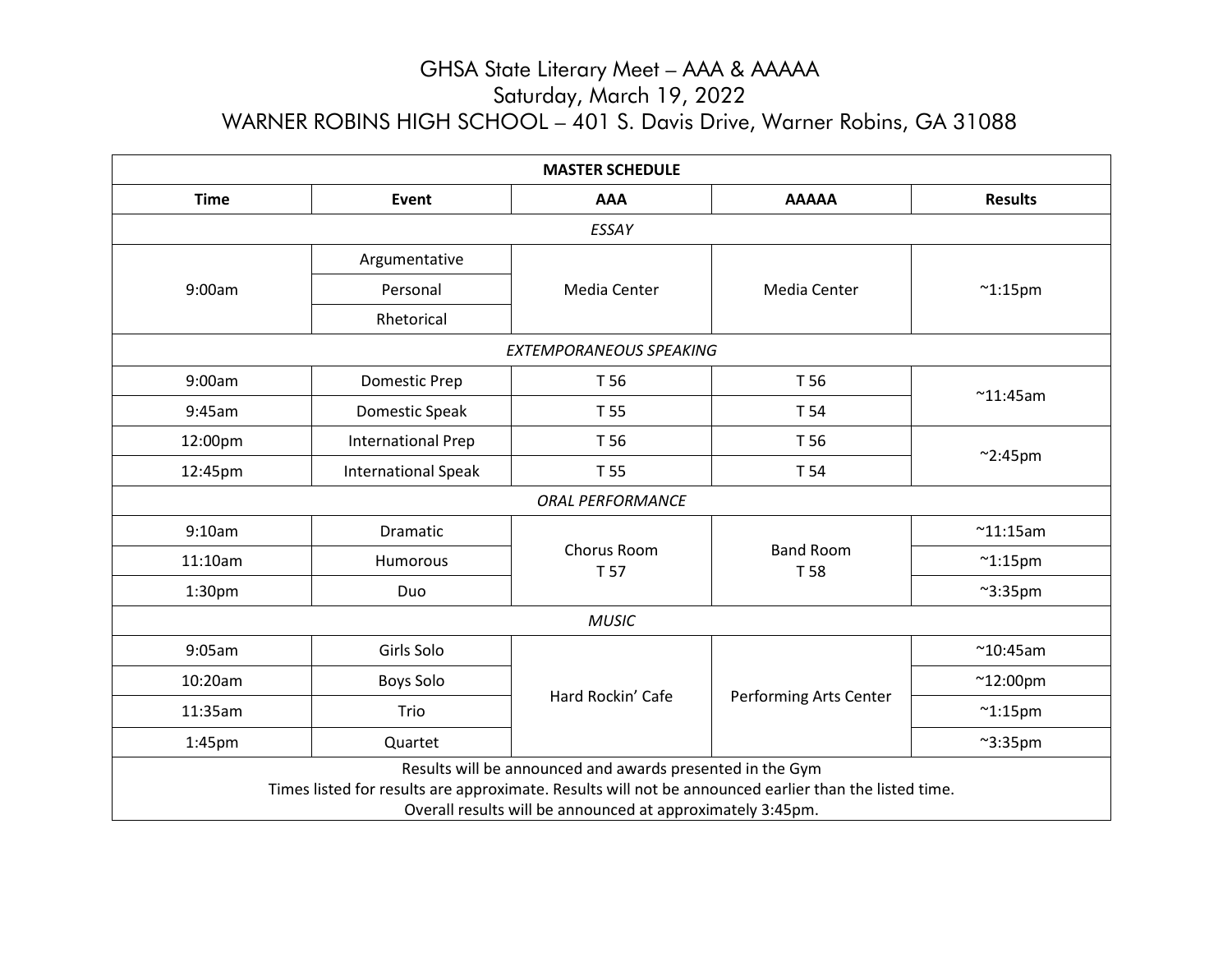| <b>CLASS AAA</b>                                                                                              |                            |                     |  |  |  |
|---------------------------------------------------------------------------------------------------------------|----------------------------|---------------------|--|--|--|
| ESSAY                                                                                                         |                            |                     |  |  |  |
|                                                                                                               | Argumentative              |                     |  |  |  |
| 9:00am                                                                                                        | Personal                   | Media Center        |  |  |  |
|                                                                                                               | Rhetorical                 |                     |  |  |  |
| EXTEMPORANEOUS SPEAKING                                                                                       |                            |                     |  |  |  |
| 9:00am                                                                                                        | <b>Domestic Prep</b>       | T 56                |  |  |  |
| 9:45am                                                                                                        | Domestic Speak             | T 55                |  |  |  |
| 12:00pm                                                                                                       | <b>International Prep</b>  | T 56                |  |  |  |
| 12:45pm                                                                                                       | <b>International Speak</b> | T 55                |  |  |  |
| <b>ORAL PERFORMANCE</b>                                                                                       |                            |                     |  |  |  |
| 9:10am                                                                                                        | Dramatic                   | Chorus Room<br>T 57 |  |  |  |
| 11:10am                                                                                                       | Humorous                   |                     |  |  |  |
| 1:30 <sub>pm</sub>                                                                                            | Duo                        |                     |  |  |  |
| <b>MUSIC</b>                                                                                                  |                            |                     |  |  |  |
| 9:05am                                                                                                        | Girls Solo                 |                     |  |  |  |
| 10:20am                                                                                                       | <b>Boys Solo</b>           |                     |  |  |  |
| 11:35am                                                                                                       | Trio                       | Hard Rockin' Cafe   |  |  |  |
| 1:45pm                                                                                                        | Quartet                    |                     |  |  |  |
| Schools may warm up in the classrooms on D Hall.<br>Please use these rooms responsibly and share with others. |                            |                     |  |  |  |